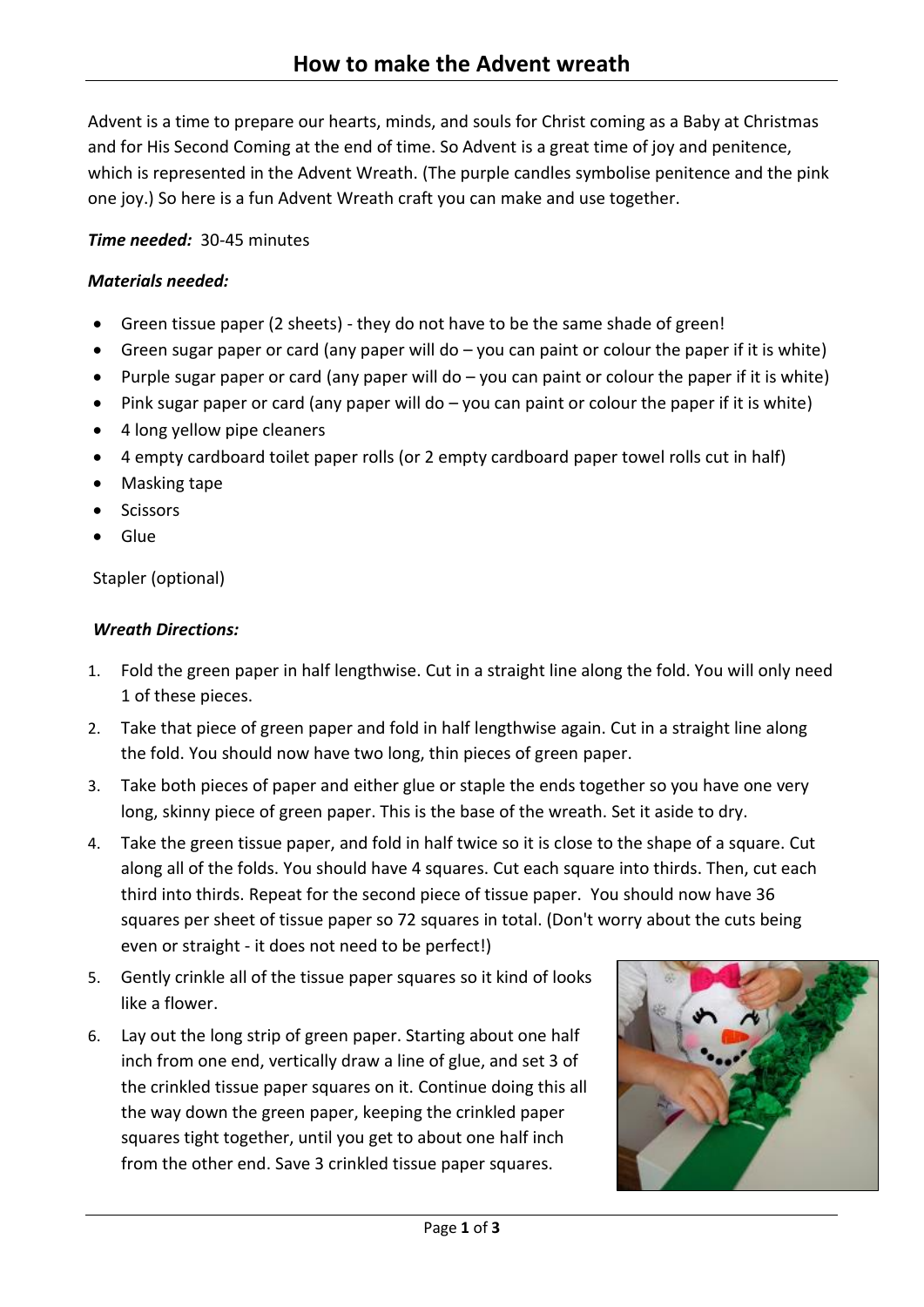7. Now staple or glue together the ends of the paper to form a circle. Once dry, draw a line of glue over the seam and use your 3 saved pieces of crinkled paper to cover it. Let the wreath dry.

### *Candle Directions:*

- 1. Fold each pipe cleaner in half and twist the folded end.
- 2. Place a piece of masking tape over the opening of each toilet paper roll.
- 3. Using the wire end of the piper cleaners, poke two holes fairly close together in the centre of the masking tape on the toilet paper rolls. Stick one end of each pipe cleaner in each hole. Gently move the pipe cleaner up and down in the tape till it moves fairly easily. (It should look like the picture here before the pipe cleaner is twisted) Set aside.



- 4. Fold the pink and purple paper sheets in half. Cut in a straight line along the folds. You will only need 1 of the pink rectangles and 3 of the purple ones.
- 5. Wrap one piece around the toilet paper roll so the bottom of the paper and the bottom of the toilet paper roll line up (the twisted pipe cleaner end is the top). The construction paper will be significantly taller than the toilet paper roll. This is what you want - then you will not be able to see the cardboard! You can trim the paper a bit if you like.
- 6. Then, draw a line of glue along the long, trimmed edge of the paper and glue the ends together forming a cylindrical candle around the toilet paper roll. Hold until dry. Repeat for each candle.
- 7. Push each yellow pipe cleaner down into the candle so that it can't be seen (but you can still easily reach it!).